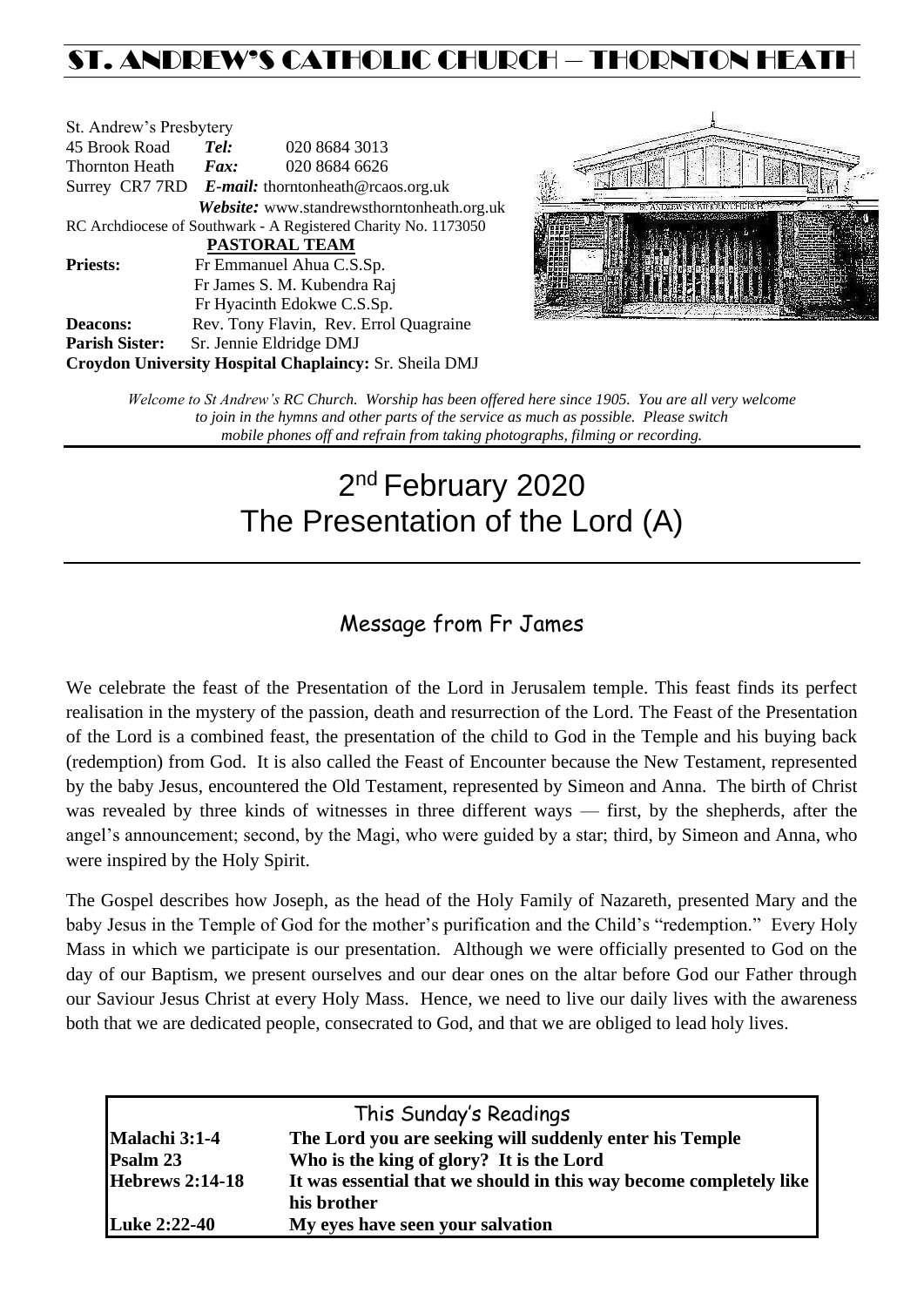## Diary for the Week

|                                   |                    | 6.00pm (Saturday) First Mass of Sunday |                                   |
|-----------------------------------|--------------------|----------------------------------------|-----------------------------------|
| Sunday 2 <sup>nd</sup> February   |                    |                                        | Peace in Southern Cameroon        |
| The Presentation of the           |                    |                                        |                                   |
| Lord                              | 9.30am             | Mass                                   | Linda & Socrates Papapetrou RIP   |
|                                   | 11.30am            | Mass                                   | Joe & James Brennan RIP           |
|                                   | 5.00pm             | <b>Rosary</b>                          |                                   |
|                                   | $5.15 - 5.45$ pm   | <b>Exposition and Benediction</b>      |                                   |
|                                   | 6.00 <sub>pm</sub> | <b>Mass</b>                            | Mr Ajibola Oyeyinka RIP (Anniv)   |
|                                   | $7.00 - 9.00$ pm   | <b>Charismatic Prayer Group</b>        |                                   |
| Monday 3rd February               | 7.30am             | <b>Mass</b>                            | Peace in Southern Cameroon        |
| Saint Lawrence of                 | 10.00am            | Mass                                   | <b>James MacNeely RIP</b>         |
| Canterbury                        | $5.45 - 7.15$ pm   | <b>Beavers (hall)</b>                  |                                   |
| 2 Samuel 15:13-14. 30;            | $7.00 - 8.00$ pm   | <b>Parish Surgery</b>                  |                                   |
| $16:5-13$                         | $7.30 - 9.00$ pm   | Scouts (hall)                          |                                   |
| Mark 5:1-20                       |                    |                                        |                                   |
| Tuesday 4 <sup>th</sup> February  | 7.30am             | Mass                                   | Samuel Osei Boadu RIP             |
| Feria                             | 10.00am            | Mass                                   | Peace in Southern Cameroon        |
| 2 Samuel 18:9-10.14.24-           | 6.30pm             | R.C.I.C. (hall)                        |                                   |
| 25.30-19:3                        |                    |                                        |                                   |
| Mark 5:21-43                      |                    |                                        |                                   |
| <b>Wednesday 5th February</b>     | 7.30am             | Mass                                   | Peace in Southern Cameroon        |
| Saint Agatha                      | 10.00am            | <b>Funeral Mass</b>                    | <b>James Anthony MacNeely RIP</b> |
| 2 Samuel 24:2, 9-17               | 2.00 <sub>pm</sub> | <b>Active Retirement Group</b>         |                                   |
| Mark 6:1-6                        | 6.00pm             | <b>Lectio Divina Group (hall)</b>      |                                   |
|                                   | 7.30pm             | <b>Legion of Mary (hall)</b>           |                                   |
| Thursday $6^{th}$ February        | 7.30am             | <b>Mass</b>                            | Zelda Andrews RIP                 |
| Saint Paul Miki                   | 10.00am            | Mass                                   | Peace in Southern Cameroon        |
| 1 Kings 2:1-4. 10-12              | 11.30am            | <b>Funeral Mass</b>                    |                                   |
| Mark 6:7-13                       | $7.00 - 8.30$ pm   | <b>Cubs (St James the Great)</b>       |                                   |
| Friday 7 <sup>th</sup> February   | 7.30am             | <b>Mass</b>                            | Mr Errol David Joseph RIP         |
| <b>First Friday</b>               | 10.00am            | <b>Mass followed by Exposition</b>     | Peace in Southern Cameroon        |
| Ecclesiasticus 47:2-13            |                    | of the Blessed Sacrament/              |                                   |
| Mark 6:14-29                      |                    | <b>Benediction</b>                     |                                   |
|                                   | 6.30pm             | <b>Brownies/Guides (hall)</b>          |                                   |
|                                   | 6.30pm             | <b>Syro Malabar Mass</b>               |                                   |
| Saturday 8 <sup>th</sup> February | $9.20 - 11.15$ am  | <b>First Holy Communion</b>            |                                   |
| Saint Jerome Emiliani             | 9.30am             | Mass                                   | <b>Gill Patient RIP</b>           |
| 1 Kings 3:4-13                    | 10.00am            | <b>Rosary</b>                          |                                   |
| Mark 6:30-34                      | $10.00 - 10.30$ am | <b>Confessions</b>                     |                                   |
|                                   |                    | <b>Confessions</b>                     |                                   |
|                                   | $5.00 - 5.30$ pm   |                                        |                                   |
|                                   | 6.00 <sub>pm</sub> | First Mass of Sunday                   | Peace in Southern Cameroon        |
| <b>Sunday 9th February</b>        | 9.30am             | <b>Mass</b>                            | Francis John Hampshire RIP        |
| $5th$ Sunday of the Year          | 11.30am            | Mass                                   | Barbara Eileen Scott RIP (Anniv)  |
|                                   | 5.00pm             | <b>Rosary</b>                          |                                   |
|                                   | $5.15 - 5.45$ pm   | <b>Exposition and Benediction</b>      |                                   |
|                                   | 6.00 <sub>pm</sub> | <b>Mass</b>                            | Theresa Epie (Thanksgiving)       |
|                                   | $7.00 - 9.00$ pm   | <b>Charismatic Prayer Group</b>        |                                   |

| Money Matters       |                               |                        |  |  |
|---------------------|-------------------------------|------------------------|--|--|
|                     | <b>Collection Last Sunday</b> | £1,195.63              |  |  |
|                     | Payment by Standing Order     | £ $700.00$             |  |  |
|                     | Total offertory               | £1,895.63              |  |  |
|                     | Collection for SPUC           | £ 670.56               |  |  |
|                     | Thank you for your generosity |                        |  |  |
| Altar Servers       |                               | Church Cleaners        |  |  |
| This week<br>Team 3 |                               | This week Judie's Crew |  |  |
| Next week<br>Team 1 |                               | Next week Fifi's Group |  |  |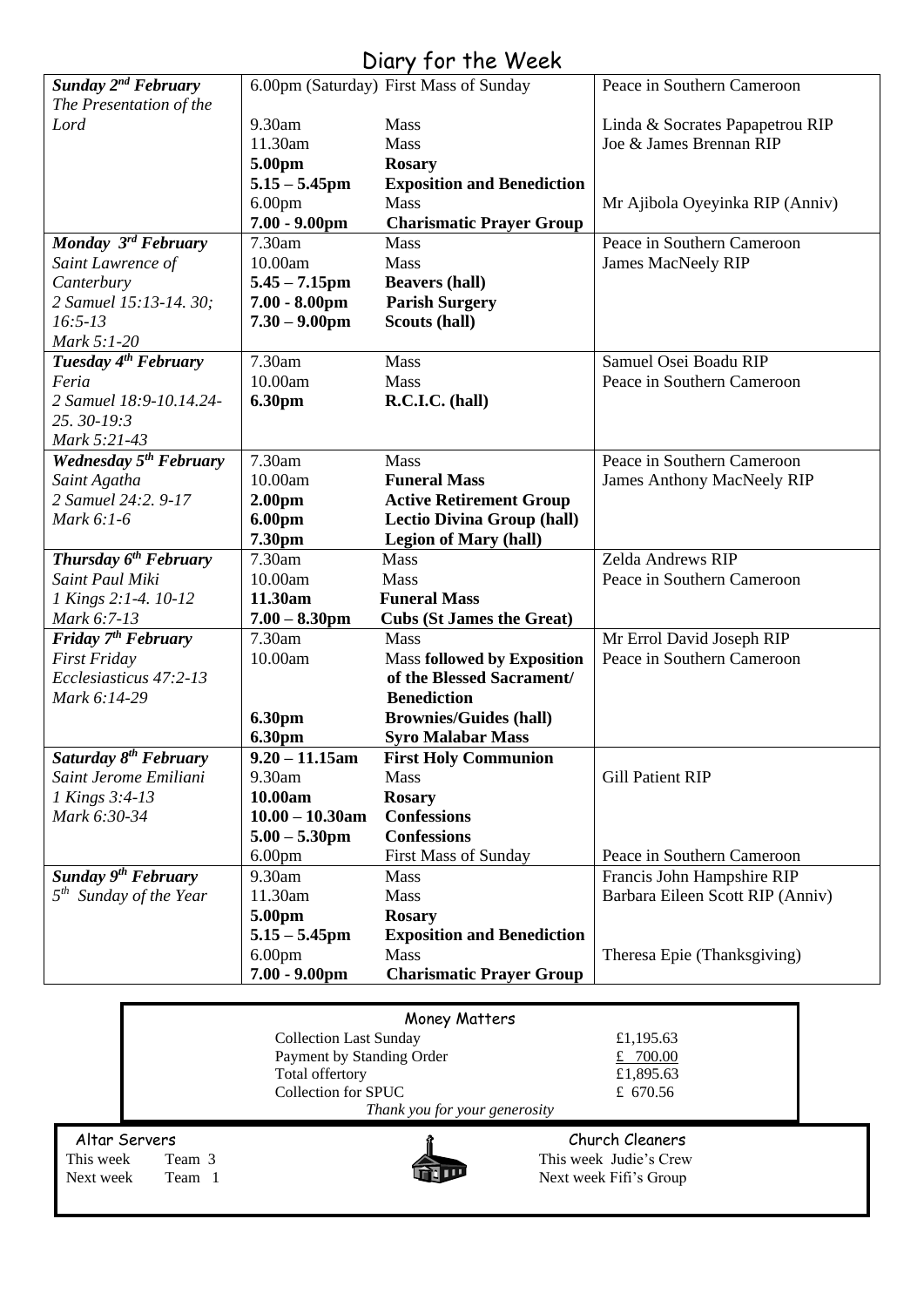### St. Andrew's Parish Notices

#### **FR JAMES**

Fr James will be going home on holiday from Monday 3<sup>rd</sup> February to Tamil Nadu, India. He will return on 4<sup>th</sup> March. We hope he will have a restful and enjoyable time and please do pray for him for a safe journey.

#### **AFTERNOON TEA FUNDRAISER**

Message from Katherine: "A huge thank you to all of those who supported our Afternoon Tea fundraiser, those who were unable to attend but purchased tickets, those who donated towards the food (the cupcakes looked too good to eat!), the raffle and to those who provided transport when a little extra help getting here was needed. Your support is appreciated so much by those we support, bless you all."

#### **THANK YOU**

Mary Cameron has decided to step down after many years of being a member of the Church Maintenance Committee and the Liturgy Group. We want to thank Mary most sincerely for the enormous work that she has carried out over the years and for her loyal contribution to St Andrews.

#### **FIRST FRIDAY**

This coming Friday is First Friday and there will be Exposition of the Blessed Sacrament after the end of the 10am Mass until Benediction at 10.00pm. All welcome.

#### **A DAY WITH JESUS**

You are invited to the 'A Day with Jesus' Ministry being held here at St Andrew's Church on every fourth Saturday of every month from  $12 - 4.00$ pm. The next one will be on Saturday  $22<sup>nd</sup>$  February, please see the notice board for full programme details and contacts.

#### **400 CLUB**

No: 071 - John & Gill Gilhooly £20 No: 031 - Philip Chapman £10 No: 001 - Iggy Fernandes £10

#### **THE ROSARY**

The Rosary is prayed each weekday after the 10.00am Mass (and Saturday 9.30am). After Mass and after a few minutes of silence the Rosary will be prayed and then, after a short pause, other devotional prayers will be prayed. All are welcome to join however long you can stay – there is no formal membership, just a desire to pray the Rosary.

#### **NOTICES IN THE CHURCH PORCH**

Please may we remind you that all notices for the Church porch should be authorised by the Parish Priest before it can be put up. All notices that do not have prior authorisation will be taken down.

#### **SECOND COLLECTION NEXT WEEK**

The collection will be for Racial Justice Day. This collection is to support the work of the Catholic Church to promote racial justice in our schools, parishes and in wider society.

#### **ARCHDIOCESE OF SOUTHWARK CATHOLIC DIRECTORY**

There has been a delay in the printing of the directory. The directories will, hopefully, be available soon.